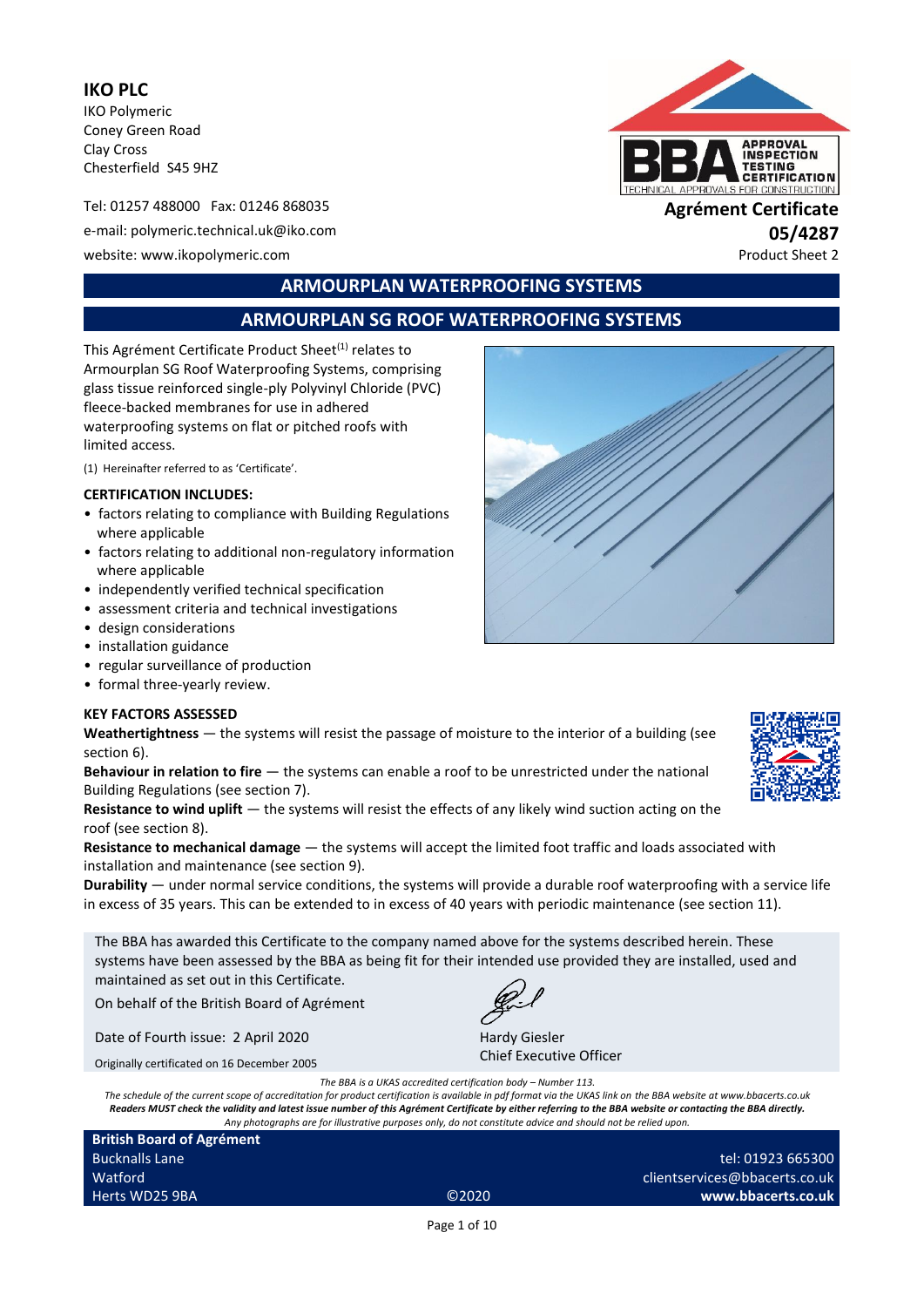# **Regulations**

In the opinion of the BBA, Armourplan SG Roof Waterproofing Systems, if installed, used and maintained in accordance with this Certificate, can satisfy or contribute to satisfying the relevant requirements of the following Building Regulations (the presence of a UK map indicates that the subject is related to the Building Regulations in the region or regions of the UK depicted):

|                                             |                         | The Building Regulations 2010 (England and Wales) (as amended)                                                                                                                                                                                                                              |
|---------------------------------------------|-------------------------|---------------------------------------------------------------------------------------------------------------------------------------------------------------------------------------------------------------------------------------------------------------------------------------------|
| <b>Requirement:</b><br>Comment:             | B4(2)                   | <b>External fire spread</b><br>On suitable substructures, the use of the systems can enable a roof to be unrestricted by<br>this Requirement. See section 7 of this Certificate.                                                                                                            |
| <b>Requirement:</b><br>Comment:             | C2(b)                   | <b>Resistance to moisture</b><br>The membranes, including joints, will enable a roof to satisfy this Requirement. See<br>section 6.1 of this Certificate.                                                                                                                                   |
| <b>Regulation:</b><br>Comment:              | 7(1)                    | <b>Materials and workmanship</b><br>The systems are acceptable. See section 11.1 and 11.2 and the Installation part of this<br>Certificate.                                                                                                                                                 |
|                                             |                         | The Building (Scotland) Regulations 2004 (as amended)                                                                                                                                                                                                                                       |
| <b>Regulation:</b><br>Comment:              | 8(1)(2)                 | Durability, workmanship and fitness of materials<br>The use of the systems satisfies the requirements of this Regulation. See sections 10.1,<br>11.1 and 11.2 and the Installation part of this Certificate.                                                                                |
| <b>Regulation:</b><br>Standard:<br>Comment: | 9<br>2.8                | <b>Building standards applicable to construction</b><br>Spread from neighbouring buildings<br>The systems, when used with a suitable substructure, can be regarded as having low<br>vulnerability under clause 2.8.1 <sup>(1)(2)</sup> of this Standard. See section 7 of this Certificate. |
| Standard:<br>Comment:                       | 3.10                    | Precipitation<br>The membranes, including joints, will enable a roof to satisfy the requirements of this<br>Standard with references to clauses 3.10.1 $(1)(2)$ and 3.10.7 $(1)(2)$ . See section 6.1 of this<br>Certificate.                                                               |
| Standard:<br>Comment:                       | 7.1(a)                  | Statement of sustainability<br>The systems can contribute to meeting the relevant requirements of Regulation 9,<br>Standards 1 to 6 and therefore will contribute to a construction meeting a bronze level<br>of sustainability as defined in this Standard.                                |
| <b>Regulation:</b><br>Comment:              | 12                      | <b>Building standards applicable to conversions</b><br>Comments in relation to the systems under Regulation 9, Standards 1 to 6 also apply to<br>this Regulation, with reference to clause 0.12.1 $(1)(2)$ and Schedule 6 $(1)(2)$ .                                                        |
|                                             |                         | (1) Technical Handbook (Domestic).<br>(2) Technical Handbook (Non-Domestic).                                                                                                                                                                                                                |
|                                             |                         | The Building Regulations (Northern Ireland) 2012 (as amended)                                                                                                                                                                                                                               |
| <b>Regulation:</b><br>Comment:              | 23(a)(i)<br>(iii)(b)(i) | <b>Fitness of materials and workmanship</b><br>The systems are acceptable. See sections 11.1 and 11.2 and the Installation part of this<br>Certificate.                                                                                                                                     |
| <b>Regulation:</b><br>Comment:              | 28(b)                   | Resistance to moisture and weather<br>The membranes, including joints, can enable a roof to satisfy the requirements of this<br>Regulation. See section 6.1 of this Certificate.                                                                                                            |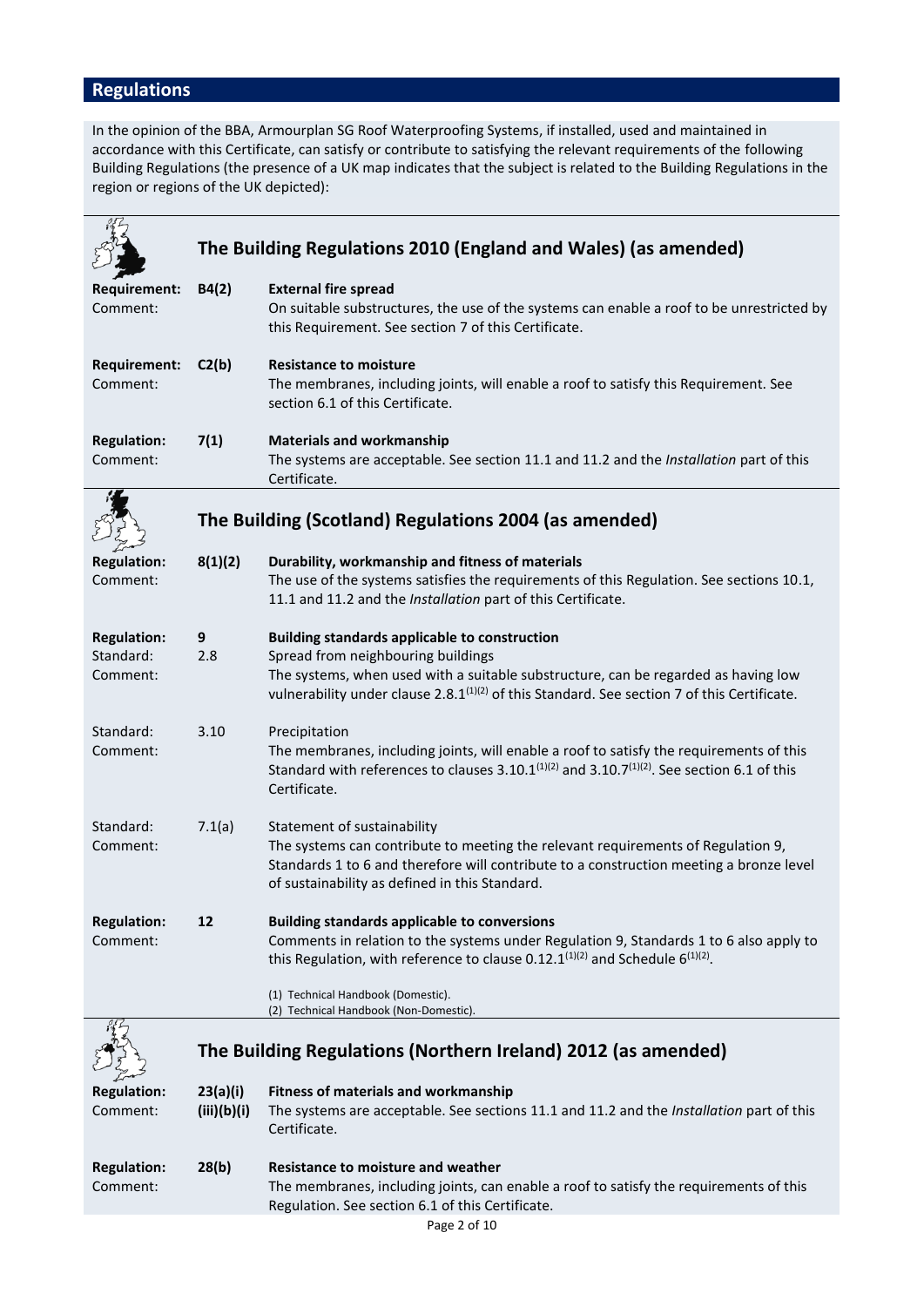| <b>Regulation:</b> | 36(b) | <b>External fire spread</b>                                                            |
|--------------------|-------|----------------------------------------------------------------------------------------|
| Comment:           |       | The systems, when used on suitable substructures, can enable a roof to be unrestricted |
|                    |       | under this Requirement. See section 7 of this Certificate.                             |

# **Construction (Design and Management) Regulations 2015 Construction (Design and Management) Regulations (Northern Ireland) 2016**

Information in this Certificate may assist the client, designer (including Principal Designer) and contractor (including Principal Contractor) to address their obligations under these Regulations.

See sections: 1 *Description* (1.2) and 3 *Delivery and site handling* (3.3) of this Certificate.

# **Additional Information**

# **NHBC Standards 2020**

In the opinion of the BBA, Armourplan SG Roof Waterproofing Systems, if installed, used and maintained in accordance with this Certificate, can satisfy or contribute to satisfying the relevant requirements in relation to *NHBC Standards*, Chapter 7.1 *Flat roofs and balconies*.

# **CE marking**

The Certificate holder has taken the responsibility of CE marking the membranes, in accordance with harmonised European Standard BS EN 13956 : 2012.

# **Technical Specification**

# **1 Description**

1.1 Armourplan SG Roof Waterproofing Systems consist of flexible polyvinyl chloride (PVC) fleece-backed single-ply roof waterproofing membranes, reinforced with glass tissue (50 g·m<sup>-2</sup>) and a non-woven polyester fleece backing  $(135 g·m<sup>-2</sup>)$ , available in SG120 and SG150 grades.

1.2 The membranes are manufactured to the nominal characteristics given in Table 1.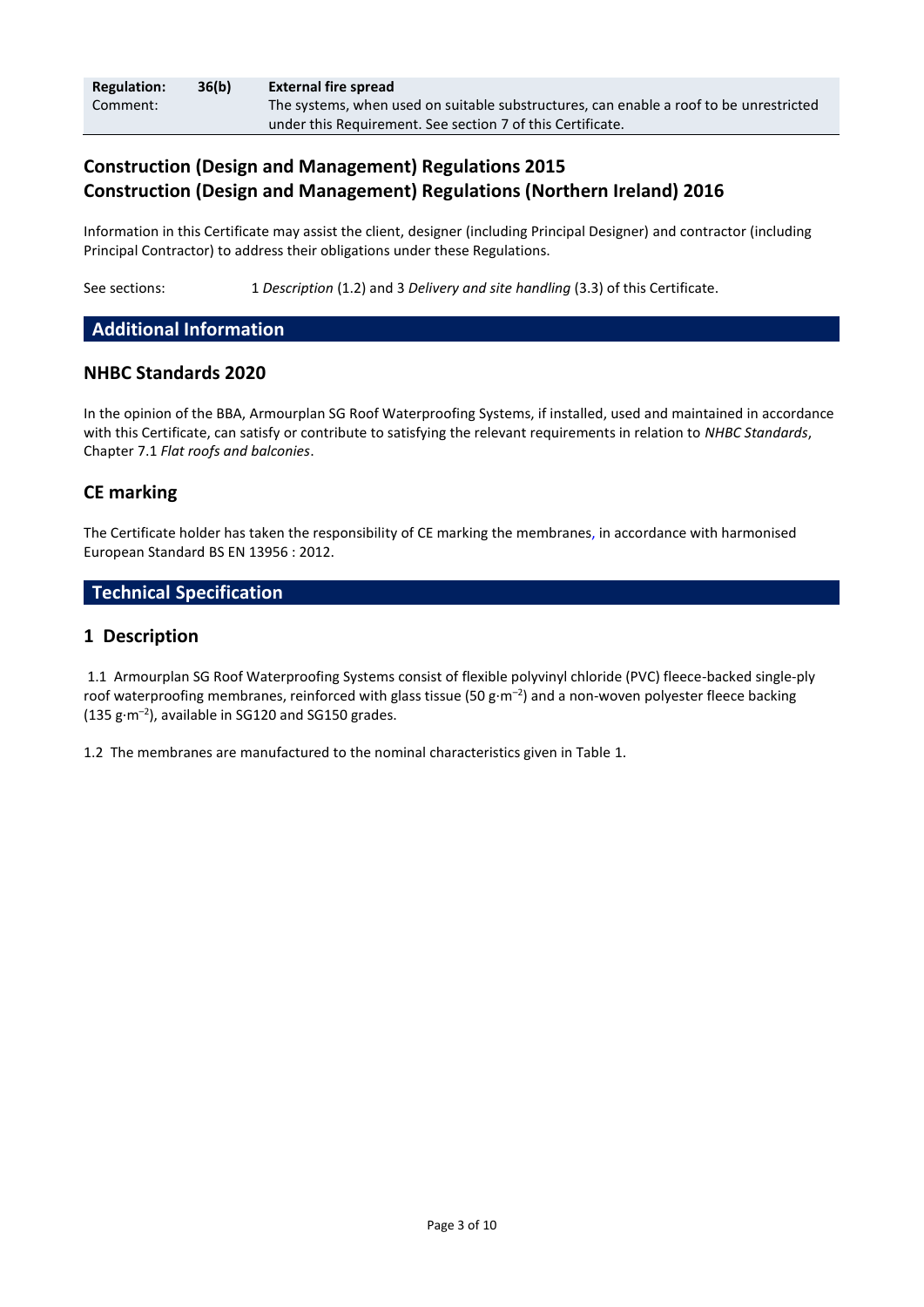| Table 1 Nominal characteristics                   |             |                                     |  |  |  |
|---------------------------------------------------|-------------|-------------------------------------|--|--|--|
| Characteristic (unit)                             | SG120       | SG150                               |  |  |  |
| Thickness (mm)                                    | $1.2^{(1)}$ | $1.5^{(1)}$                         |  |  |  |
| Roll width (mm)                                   |             | 2120                                |  |  |  |
| Roll length (m)                                   |             | 20                                  |  |  |  |
| Mass per unit area ( $kg·m-2$ )                   | 1.75        | 2.15                                |  |  |  |
| Tensile strength (N per 50 mm <sup>-</sup> )      |             |                                     |  |  |  |
| longitudinal direction                            |             | $\geq 650$                          |  |  |  |
| transverse direction                              |             | $\geq 650$                          |  |  |  |
| Elongation (%)                                    |             |                                     |  |  |  |
| longitudinal direction                            |             | $\geq 40$                           |  |  |  |
| transverse direction                              |             | $\geq 40$                           |  |  |  |
| Tear resistance (N)                               |             |                                     |  |  |  |
| longitudinal direction                            |             | $\geq$ 150                          |  |  |  |
| transverse direction                              |             | $\geq$ 150                          |  |  |  |
| Nail tear (N)                                     |             |                                     |  |  |  |
| longitudinal direction                            |             | $\geq$ 150                          |  |  |  |
| transverse direction                              |             | $\geq$ 150                          |  |  |  |
| Foldability at low temperature (°C)               |             |                                     |  |  |  |
| unaged                                            |             | $\leq -30$                          |  |  |  |
| $UV$ aged $(2)$                                   |             | $\leq -30$                          |  |  |  |
| heat aged <sup>(3)</sup>                          |             | $\leq -30$                          |  |  |  |
| Static loading (kg)                               |             |                                     |  |  |  |
| soft support                                      |             | $\geq$ 20                           |  |  |  |
| hard support                                      |             | $\geq$ 20                           |  |  |  |
| Resistance to impact (mm)                         |             |                                     |  |  |  |
| soft support                                      |             | ≥1100                               |  |  |  |
| hard support                                      |             | >450                                |  |  |  |
| Hail resistance $(m \cdot s^{-1})$                |             |                                     |  |  |  |
| soft support                                      |             | $\geq 30$                           |  |  |  |
| hard support                                      |             | $\geq$ 20                           |  |  |  |
| Peel resistance of joints (N)                     |             |                                     |  |  |  |
| unaged                                            |             | $\geq$ 200                          |  |  |  |
| heat aged $(4)$                                   |             | $\geq$ 200                          |  |  |  |
| Standard colours                                  |             | mid-grey, light grey and slate grey |  |  |  |
| Plasticiser type                                  |             | phthalate                           |  |  |  |
| (1) Thickness of membrane without fleece backing. |             |                                     |  |  |  |

(2) UV aged 1000 light hours.

(3) Heat aged for 12 weeks at 70°C. (4) Heat aged for four weeks at 80°C.

1.3 Ancillary items necessary for installation of the systems and included in this assessment are:

- Armourplan PVC Contact Adhesive ready-to-use contact adhesive for adhering PVC roofing membranes to substrates in accordance with Certificate holder's instructions
- SA Bitumen Primer for preparation of surfaces prior to application of IKO Systems SA bituminous membranes
- Spectrabond Low Foaming PU Adhesive for bonding the roofing membrane to the substrate
- Armourplan Seam Cleaner preparation solvent for cleaning PVC roofing membranes as required (eg prior to welding)
- Armourplan Coated Metal pre-coated flat metal sheet, 0.6 mm steel with 0.6 mm Armourplan membrane
- IKOfix Peel Stop Bar steel fixing strip for membrane anchorage
- IKO Systems Torch-On Underlay a torch-on air and vapour control layer (avcl) suitable for metal decks (IKOpro Fast Dry Primer, the subject of BBA Certificate 91/2671, is required)
- IKO Systems S-A Underlay a self-adhesive avcl (IKOpro Systems Bonding Agent, the subject of BBA Certificate 91/2671, is required)
- Polimar UV Detailing Liquid a liquid-applied system for complex detailing (subject of BBA Certificate 14/5178).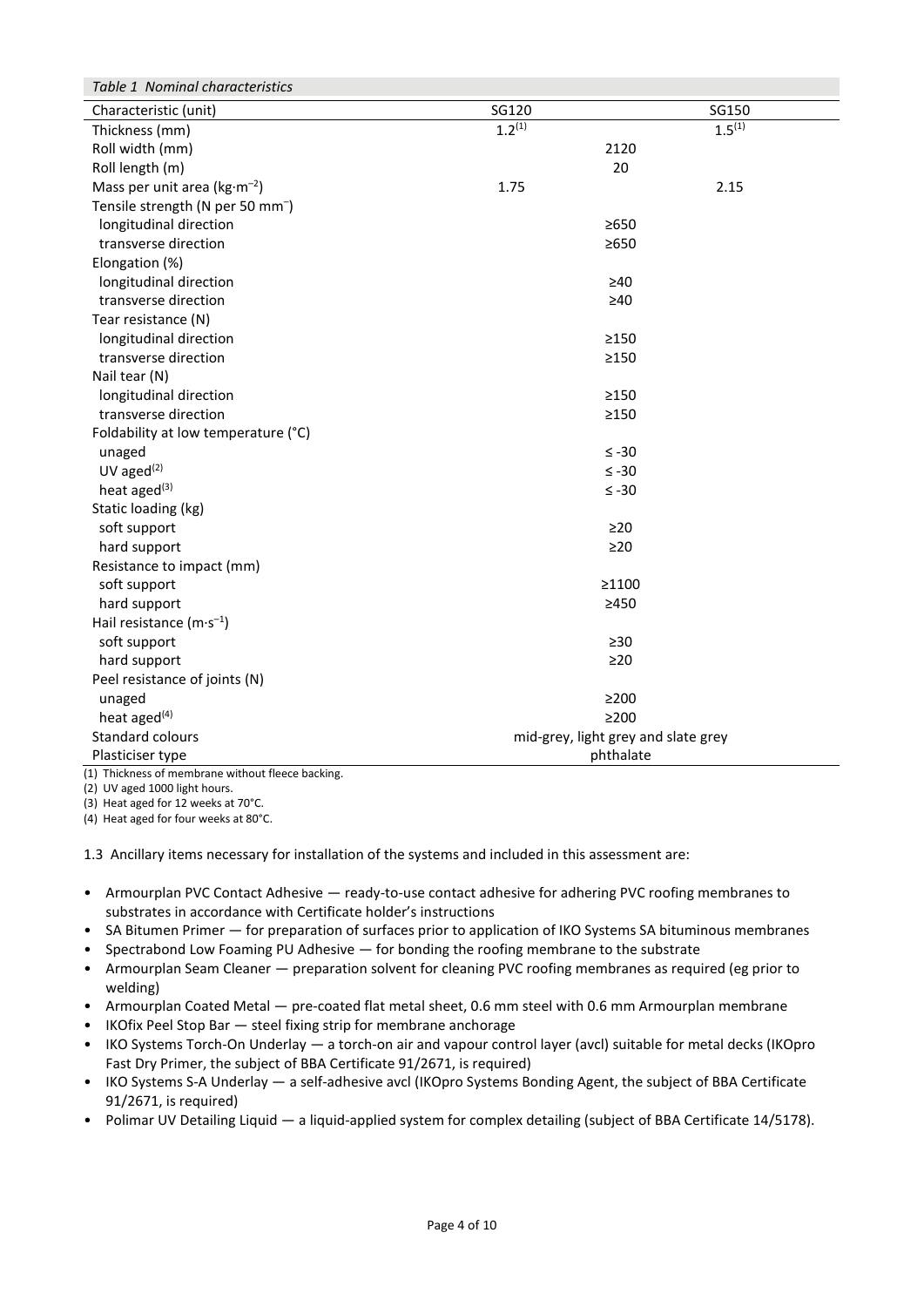1.4 Other items or components which may be used with the systems, but which are outside the scope of this Certificate, are:

- Armourplan Detailing Membrane homogeneous or glass tissue reinforced PVC membrane for complex detailing
- Armourplan Walkway PVC membrane with a slip-resisting surface for use in areas of increased pedestrian traffic, such as for maintenance of plant
- Armourplan Cover Strips glass tissue and polyester scrim reinforced membrane cover strips for jointing coated metals and detailing
- Armourplan Pre-formed Corners pre-formed internal and external corners
- Armourplan Outlet Pipes
- Armourplan PVC Standing Seam Profile pre-formed PVC profile used to simulate a metal standing seam roof
- Armourflow Coated Metal pre-coated flat metal sheet for fabrication of gutters, 1.2 mm thick steel with 1.2 mm thick Armourplan membrane
- Armourplan Drip Details prefabricated drip details
- Armourplan Chase Termination Details prefabricated chase termination details
- Membrane Pipe and Post Details prefabricated bespoke details formed using Armourplan Detailing Membrane
- Armourplan SM for forming linear upstand details
- Armourprep acetone-based preparation solution for PVC roofing membranes with heavy moisture contamination
- IKO PVC Refurbishment Primer used in conjunction with Spectrabond Low Foaming PU Adhesive or IKOpro High Performance PU Adhesive when overlaying existing adhered PVC membrane roofs
- IKOpro High Performance PU Adhesive for bonding PIR insulation boards to the substrate
- IKOfix Aluminium Clamping Strips aluminium clamping strips for upstand termination
- IKO Glass Universal Underlay torch-on avcl suitable for use on concrete decks (IKOpro Fast Dry Primer required)
- IKO Systems T-O VCL torch-applied, metal-lined vapour barrier (IKOpro Fast Dry Primer required)
- IKO Systems S-A VCL self-adhesive, metal-lined vapour barrier (IKOpro Systems Bonding Agent required)
- Challenger Polyester 180 Sand VCL suitable for pour-and-roll application (IKOpro Fast Dry Primer may be required)
- Spectravap a polyethylene avcl
- IKOpro Systems Bonding Agent a self-adhesive avcl primer
- IKOpro Quick Dry Bitumen Primer bituminous primer for torch-on and pour-and-roll avcl applications
- Armourplan PVC Sealant for sealing detail terminations
- Spectratex Separation Layer polyester separation and protection layer
- IKO Enertherm PIR polyisocyanurate board with mineral glass tissue facings on both sides, or alternatively coated on both sides with a tri-ply gastight aluminium multi-layer complex.

# **2 Manufacture**

2.1 The membranes are manufactured by an extrusion and calendering process.

2.2 As part of the assessment and ongoing surveillance of product quality, the BBA has:

- agreed with the manufacturer the quality control procedures and product testing to be undertaken
- assessed and agreed the quality control operated over batches of incoming materials
- monitored the production process and verified that it is in accordance with the documented process
- evaluated the process for management of nonconformities
- checked that equipment has been properly tested and calibrated
- undertaken to carry out the above measures on a regular basis through a surveillance process, to verify that the specifications and quality control operated by the manufacturer are being maintained.

2.3 The management system of IKO PLC has been assessed and registered as meeting the requirements of BS EN ISO 9001 : 2015 by BSI (Certificate FM45901).

# **3 Delivery and site handling**

3.1 The membranes are delivered to site in rolls wrapped in plastic bearing the product name, Certificate holder's name, product dimensions, article number and batch number.

3.2 Rolls should be stored horizontally, undercover and on a clean, level surface.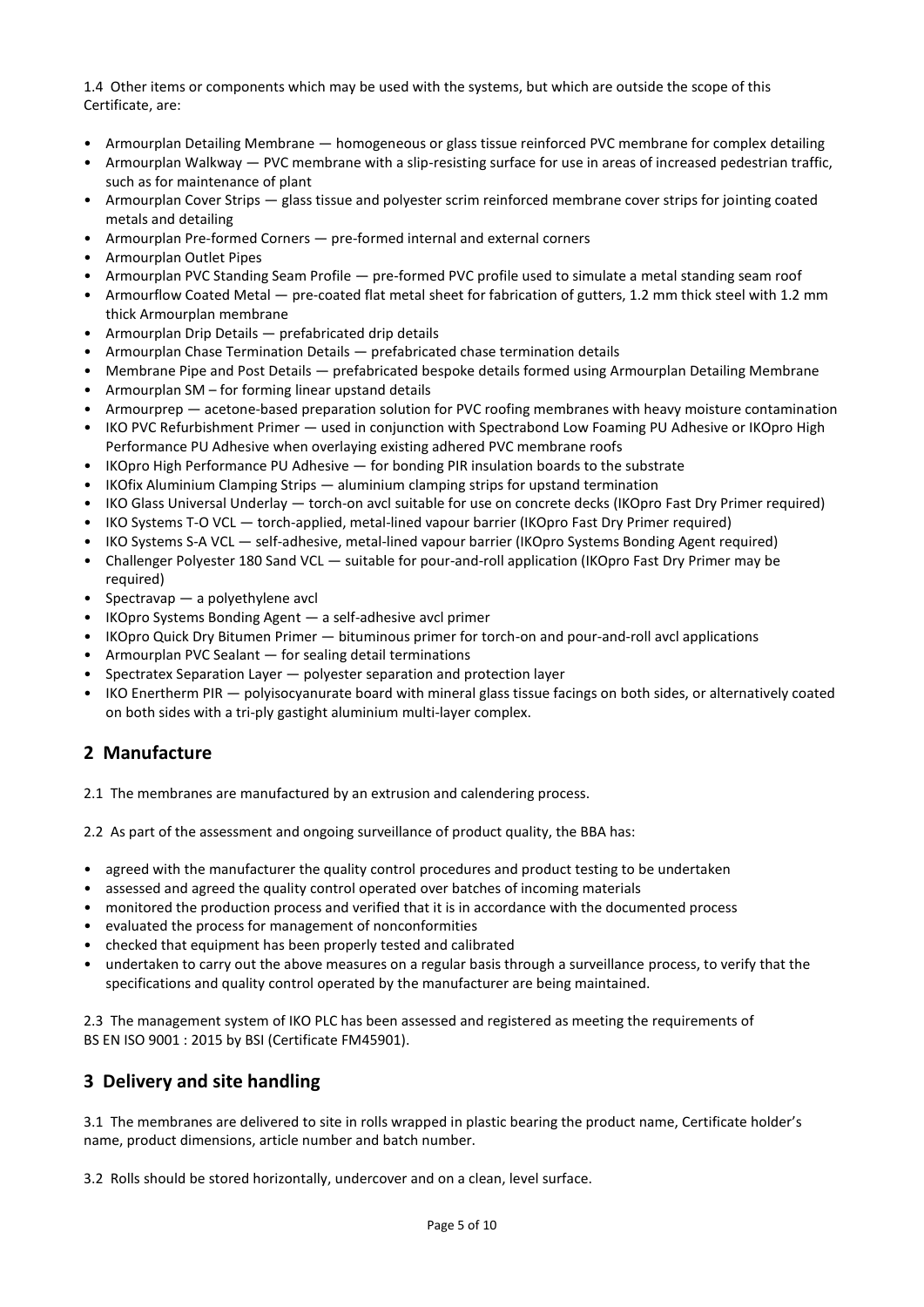3.3 The Certificate holder has taken the responsibility of classifying and labelling the systems components under the *CLP Regulation (EC) No 1272/2008 on the classification, labelling and packaging of substances and mixtures.* Users must refer to the relevant Safety Data Sheet(s).

# **Assessment and Technical Investigations**

The following is a summary of the assessment and technical investigations carried out on Armourplan SG Roof Waterproofing Systems.

## **Design Considerations**

# **4 General**

4.1 Armourplan SG Roof Waterproofing Systems are satisfactory for use as roof waterproofing membranes in adhered installations on flat and pitched roofs with limited access.

4.2 Decks to which the systems are to be applied must comply with the relevant requirements of BS 6229 : 2018 or BS 8217 : 2005 and, where appropriate, *NHBC Standards* 2020, Chapter 7.1.

4.3 Limited access roofs are defined for the purpose of this Certificate as those subjected only to pedestrian traffic for maintenance of the roof covering, cleaning of gutters, etc. Where traffic in excess of this is envisaged, additional protection to the membranes must be provided (see section 9).

4.4 Flat roofs are defined for the purpose of this Certificate as those having a minimum finished fall of 1:80. For design purposes, twice the minimum finished fall should be assumed, unless a detailed analysis of the roof is available, including overall and local deflection, direction of falls, etc.

4.5 Pitched roofs are defined for the purpose of this Certificate as those having a fall greater than 1:6.

4.6 Insulation materials to be used in conjunction with the membranes must be in accordance with the Certificate holder's instructions and be either:

- as described in the relevant Clauses of BS 8217 : 2005, or
- the subject of a current BBA Certificate and used in accordance with, and within the scope of, that Certificate.

4.7 Contact with bituminous, coal tar and oil-based products or polystyrene insulation boards must be avoided as the membranes are not compatible with lower grades of bitumen. If contact with such products is likely, a separating layer must be interposed before installing the waterproofing sheet. Where doubt arises, the advice of the Certificate holder should be sought.

# **5 Practicability of installation**

Installation must be carried out only by installers trained and approved by the Certificate holder.

# **6 Weathertightness**



6.1 The membranes, including joints, when completely sealed and consolidated, will adequately resist the passage of moisture into the interior of a building and enable a roof to comply with the requirements of the national Building Regulations.

6.2 The membranes are impervious to water and will provide a weathertight roof capable of accepting minor structural movement.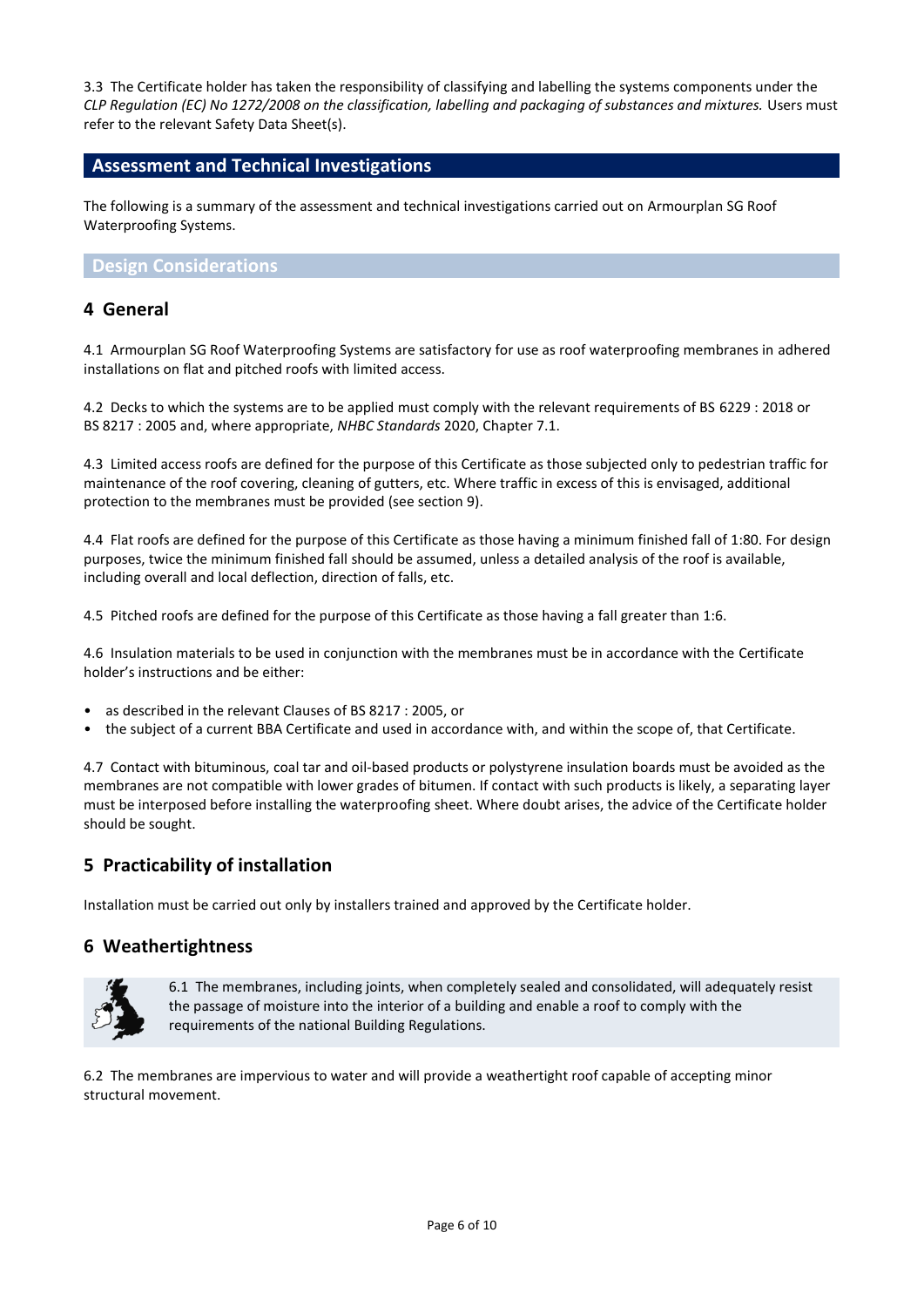# **7 Behaviour in relation to fire**



7.1 A system comprising a 0.7 mm trapezoidal steel deck, a 2 mm self-adhesive IKO Systems S-A VCL, a 130 mm PIR insulation bonded with IKOpro High Performance PU Adhesive and a layer of 1.2 mm Armourplan SG membrane, fully bonded with Spectrabond Low Foaming PU Adhesive<sup>(1)</sup>, is unrestricted under the national Building Regulations.

(1) Test report reference 331717, issued by Exova Warringtonfire . Report available from the Certificate holder.

7.2 The membranes, when used in protected specifications, including an inorganic covering listed in the Annex of Commission Decision 2000/553/EC, can also be considered to be unrestricted under the national Building Regulations.

7.3 The designation of other specifications (eg on combustible substrates) should be confirmed by reference to the requirements of the documents supporting the national Building Regulations.

# **8 Resistance to wind uplift**

8.1 When bonded to a decking or a reinforced bituminous membrane, the systems should have sufficient adhesion to resist the effects of wind suction, elevated temperature and thermal shock conditions likely to occur in practice.

8.2 When adhered to insulation boards, the resistance to wind uplift will be dependent on the cohesive strength of the insulation and the method by which it is secured to the roof deck. This should be taken into account when the insulation material is selected.

# **9 Resistance to mechanical damage**

The systems can accept the limited foot traffic and light concentrated loads associated with installation and maintenance. Reasonable care should be taken to avoid puncture by sharp objects or concentrated loads. Where traffic in excess of this is envisaged, such as for maintenance of lift equipment, a walkway should be provided, for example, using concrete slabs supported on bearing pads.

# **10 Maintenance**



10.1 The systems must be the subject of six monthly inspections and maintenance in accordance with BS 6229 : 2018, Chapter 7 to ensure continued satisfactory performance

10.2 A planned maintenance cycle, including inspections by the Certificate holder at minimum intervals of five years, should be introduced if an extended service life is required. The Certificate holder can advise on methods of extending the service life. This could include the use of thicker membranes, specific maintenance requirements or localised replacement and repair.

10.3 Where damage has occurred it should be repaired in accordance with section 15 of this Certificate and the Certificate holder's instructions.

# **11 Durability**



11.1 Under normal service conditions, the systems will provide a durable roof waterproofing with a service life in excess of 35 years.

11.2 The service life can be extended to in excess of 40 years with periodic maintenance as stated in section 10.2.

11.3 In environments where the membranes are in contact with organic solvents, the service life expectancy of the membranes may be reduced. In cases of doubt, the advice of the Certificate holder should be sought.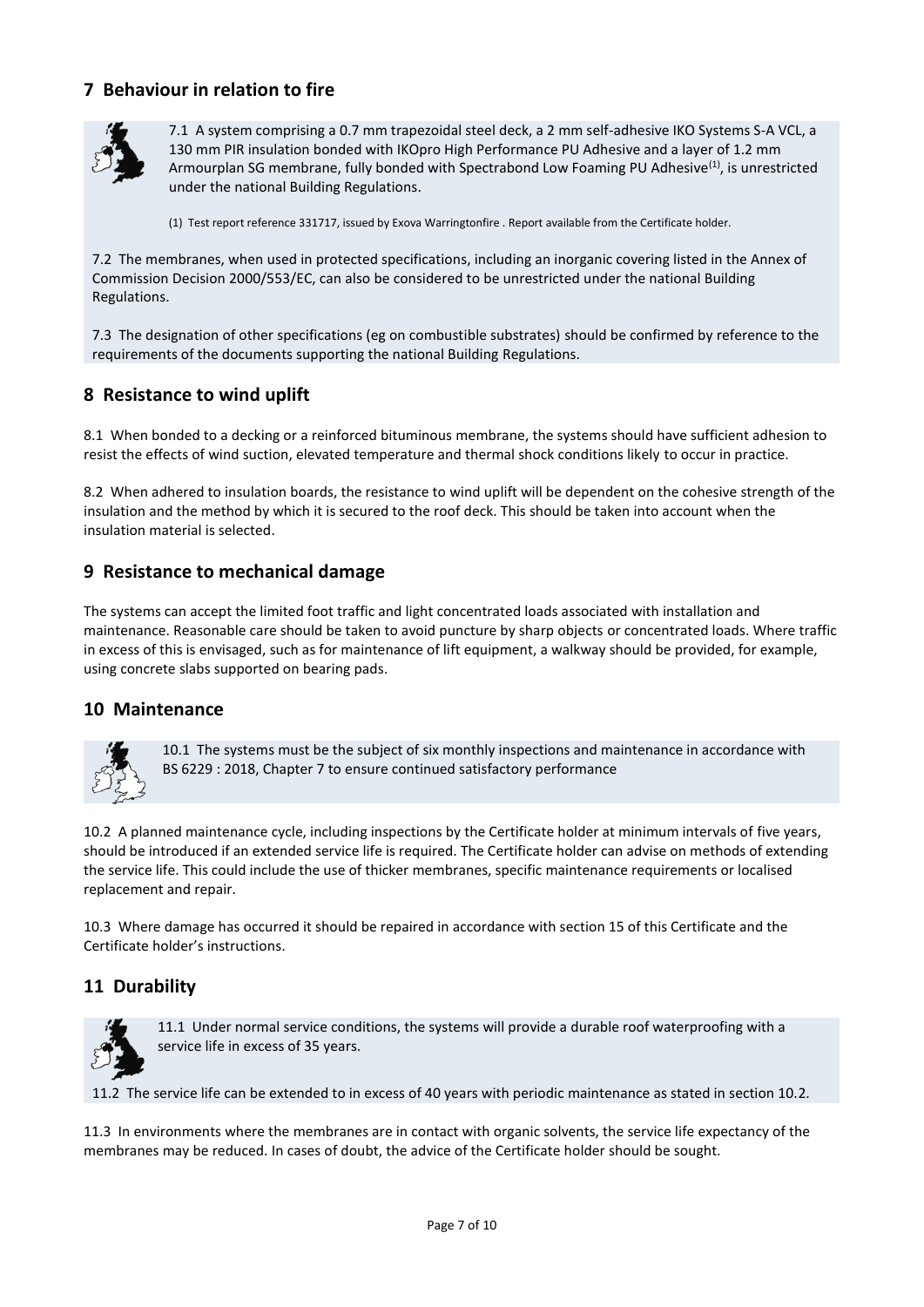# **12 General**

12.1 Installation of Armourplan SG Roof Waterproofing Systems must be carried out in accordance with the relevant clauses of the Certificate holder's instructions, BS 8000-0 : 2014, BS 8000-4 : 1989 and this Certificate.

12.2 Substrates to which the systems are applied must be sound, dry, clean and free from sharp projections such as nail heads and concrete nibs.

12.3 Installation should not be carried out during inclement weather (eg rain, fog or snow). Spectrabond Low Foaming PU Adhesive should not be used in temperatures below 5°C.

### **13 Procedure**

13.1 The membrane is adhered to an acceptable substrate with Spectrabond Low Foaming PU Adhesive. The adhesive is applied to the substrate at a rate of 150 to 400  $g·m<sup>-2</sup>$ , dependent on application method.

13.2 The membrane is laid over the tacky adhesive and smoothed into it.

### **14 Jointing and flashing procedure**

#### **Hot-air welding**

14.1 The welding area must be dry and clean. If the membrane in the weld area has become contaminated, it must be cleaned in accordance with the Certificate holder's instructions.

14.2 Welding may be achieved by automatic or hand-operated machines in accordance with the Certificate holder's instructions.

14.3 The welded width of the joint must be a minimum of 30 mm when welded with an automatic welding machine and a 40 mm final weld width when welded with hand-operated machines. On completion of the weld, the seam should be tested with a suitable metal probe, and any weakness repaired immediately.

14.4 The seam is tested with a metal probe to highlight poorly welded areas. Any such areas should be made good using hot-air welding.

#### **Flashing**

14.5 Flashing and detailing should be carried out in accordance with the Certificate holder's instructions.

## **15 Repair**

In the event of damage, repairs can be carried out by cleaning the area around the damage and applying a patch of the appropriate membrane in accordance with the Certificate holder's instructions.

#### **Technical Investigations**

### **16 Tests**

16.1 An assessment was made on data in relation to:

- dimensions
- mass per unit area
- tensile strength and elongation
- dimensional stability
- resistance to tear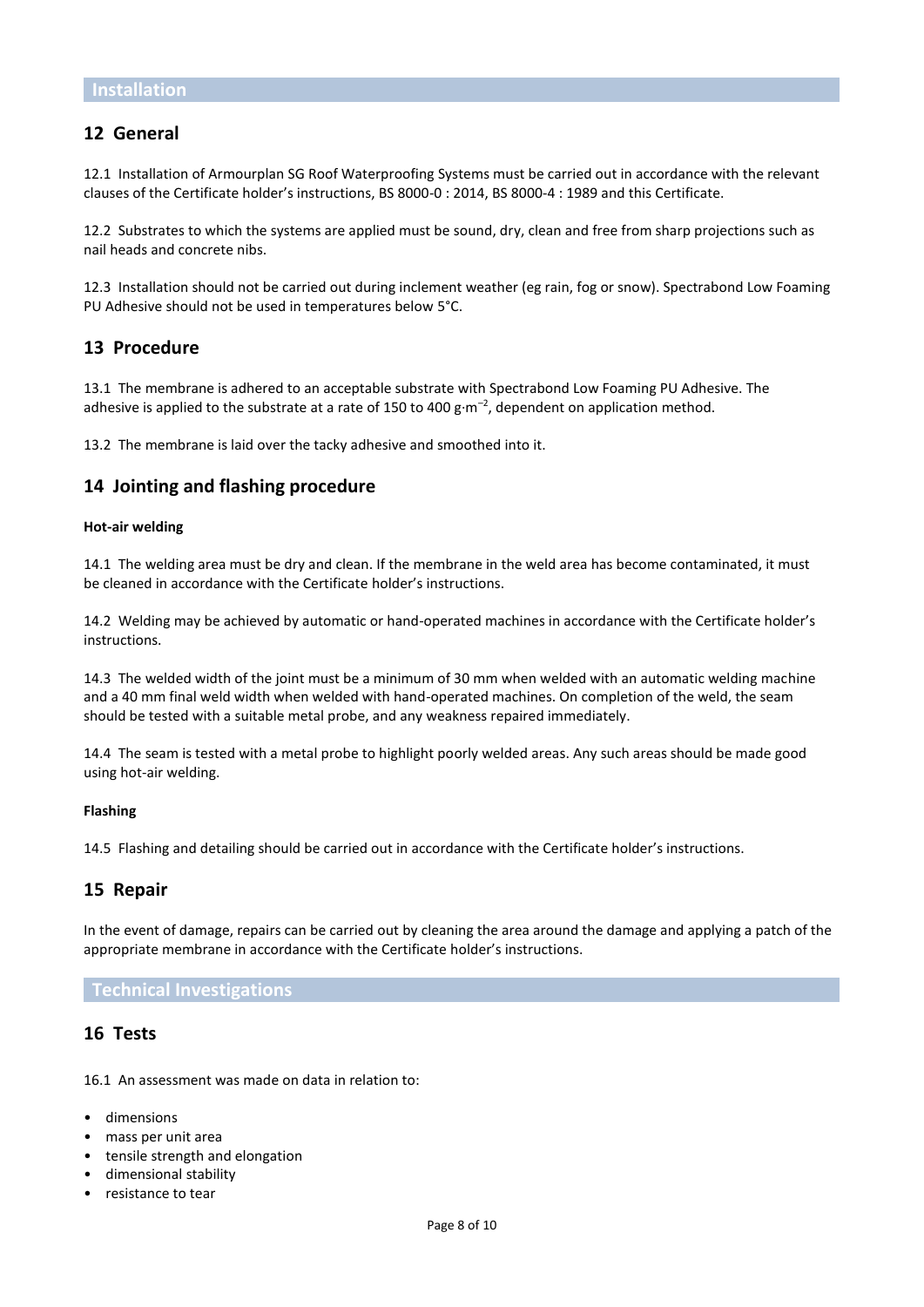- low temperature foldability
- resistance to static load
- resistance to impact
- watertightness
- resistance to artificial ageing
- joint peel resistance
- joint shear resistance.

16.2 Tests were carried out by the BBA and the results assessed to determine:

- peel from substrate control and heat aged for 28 days at 80°C
- resistance to wind uplift.

16.3 A durability assessment was carried out using naturally exposed samples, which were then aged artificially by UVA and heat and the following tests carried out:

- low temperature foldability
- dynamic indentation.

# **17 Investigations**

17.1 The manufacturing process was evaluated, including the methods adopted for quality control, and details were obtained of the quality and composition of the materials used.

17.2 Existing data on fire performance of the membranes were assessed.

# **Bibliography**

BS 6229 : 2018 *Flat roofs with continuously supported flexible waterproof coverings — Code of practice* 

BS 8000-0 : 2014 *Workmanship on construction sites – Introduction and general principles* BS 8000-4 : 1989 *Workmanship on building sites — Code of practice for waterproofing*

BS 8217 : 2005 *Reinforced bitumen membranes for roofing — Code of practice*

BS EN 13956 : 2012 *Flexible sheet for waterproofing — Plastic and rubber sheets for roof waterproofing — Definitions and characteristics*

BS EN ISO 9001 : 2015 *Quality management systems — Requirements*